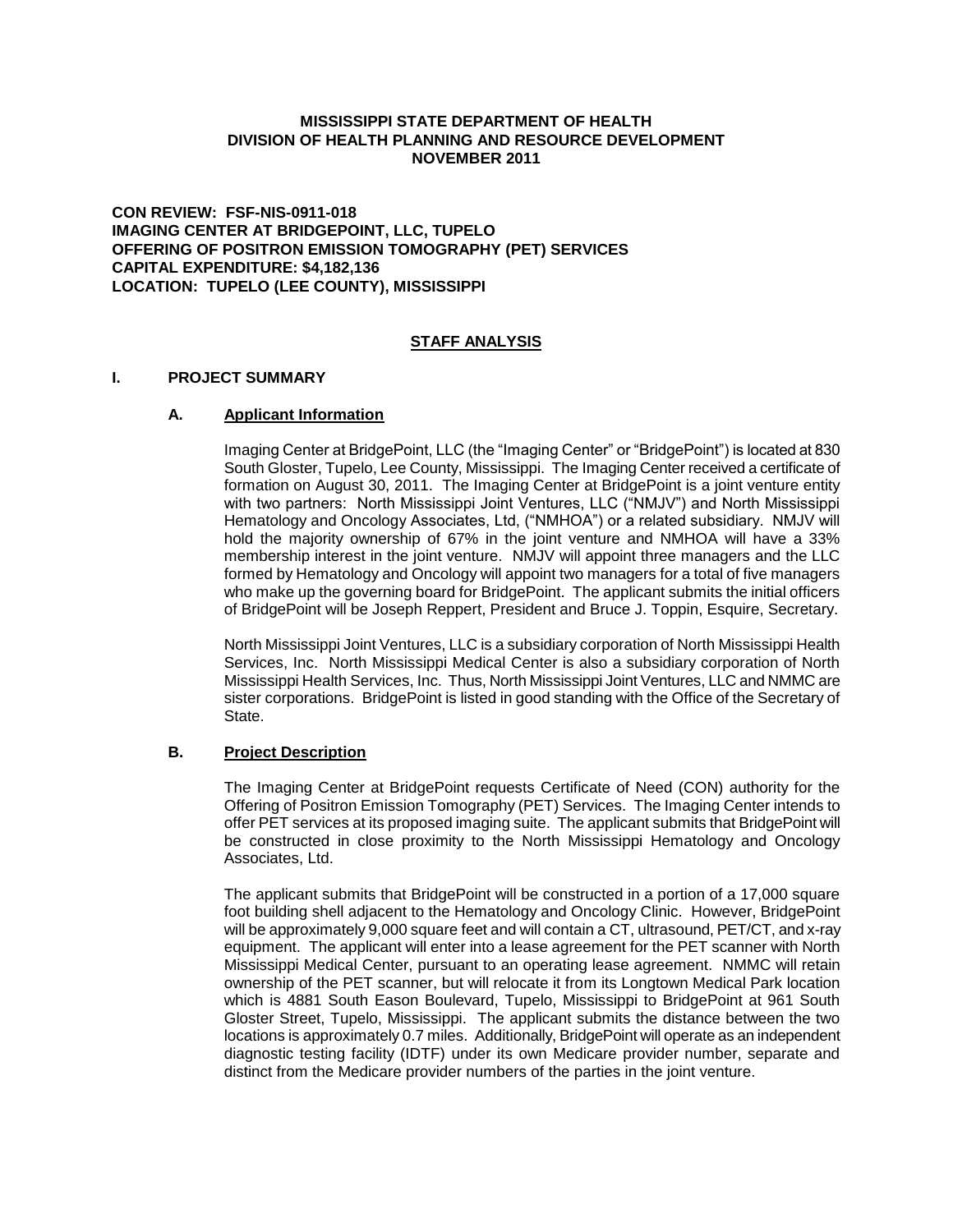HP & RD (09/11) Imaging Center @ BridgePoint Offering of PET Services FSF-NIS-0911-018 PAGE 2 of 12

The application contains a proposed draft equipment lease agreement between North Mississippi Medical Center, Inc. and the Imaging Center at BridgePoint, LLC. Also, the application contains a draft management services agreement between NMMC and the Imaging Center and a lease agreement between BridgePoint Real Estate Management LLC and the Imaging Center at BridgePoint, LLC.

The applicant projects the following number of procedures:

# **Year 1 Year 2 Year 3** 2,213 2,257 2,302

# **Imaging Center at BridgePoint, LLC Projected PET Procedures**

According to the applicant, the capital expenditure for the proposed project is \$4,182,136 with \$2,165,000 being funded through a five year loan at a 5% interest rate with Renasant Bank and the remainder by accumulated cash reserves. Also, the applicant submits that no new personnel will be required.

On September 26, 2011, the MSDH Division of Health Facilities Licensure and Certification, determined that the proposed project's site is not hospital affiliated; therefore, is not under the Fire Safety and Construction Division jurisdiction. A site approval is not required for this project.

# **II. TYPE OF REVIEW REQUIRED**

Projects which propose the provision of Positron Emission Tomography (PET) services are reviewed in accordance with Section 41-7-191, subparagraphs (1) (d) (xv) Mississippi Code of 1972, Annotated, as amended, and duly adopted rules, procedures, plans, criteria, and standards of the Mississippi State Department of Health. This project is also reviewed under 41-7-191, subparagraphs (1) (i) and (j) Mississippi Code of 1972 Annotated, as amended.

In accordance with Section 41-7-197(2) of the Mississippi Code 1972, Annotated, as amended, any affected person may request a public hearing on this project within 20 days of publication of the staff analysis. The opportunity to request a hearing expires on December 5, 2011.

# **III. CONFORMANCE WITH THE STATE HEALTH PLAN AND OTHER ADOPTED CRITERIA AND STANDARDS**

#### **A. State Health Plan (SHP)**

The *FY 2012 State Health Plan* addresses policy statements and service specific criteria and standards which an applicant is required to meet before receiving CON authority to provide PET services. This application is in substantial compliance with applicable criteria and standards for the offering of PET services.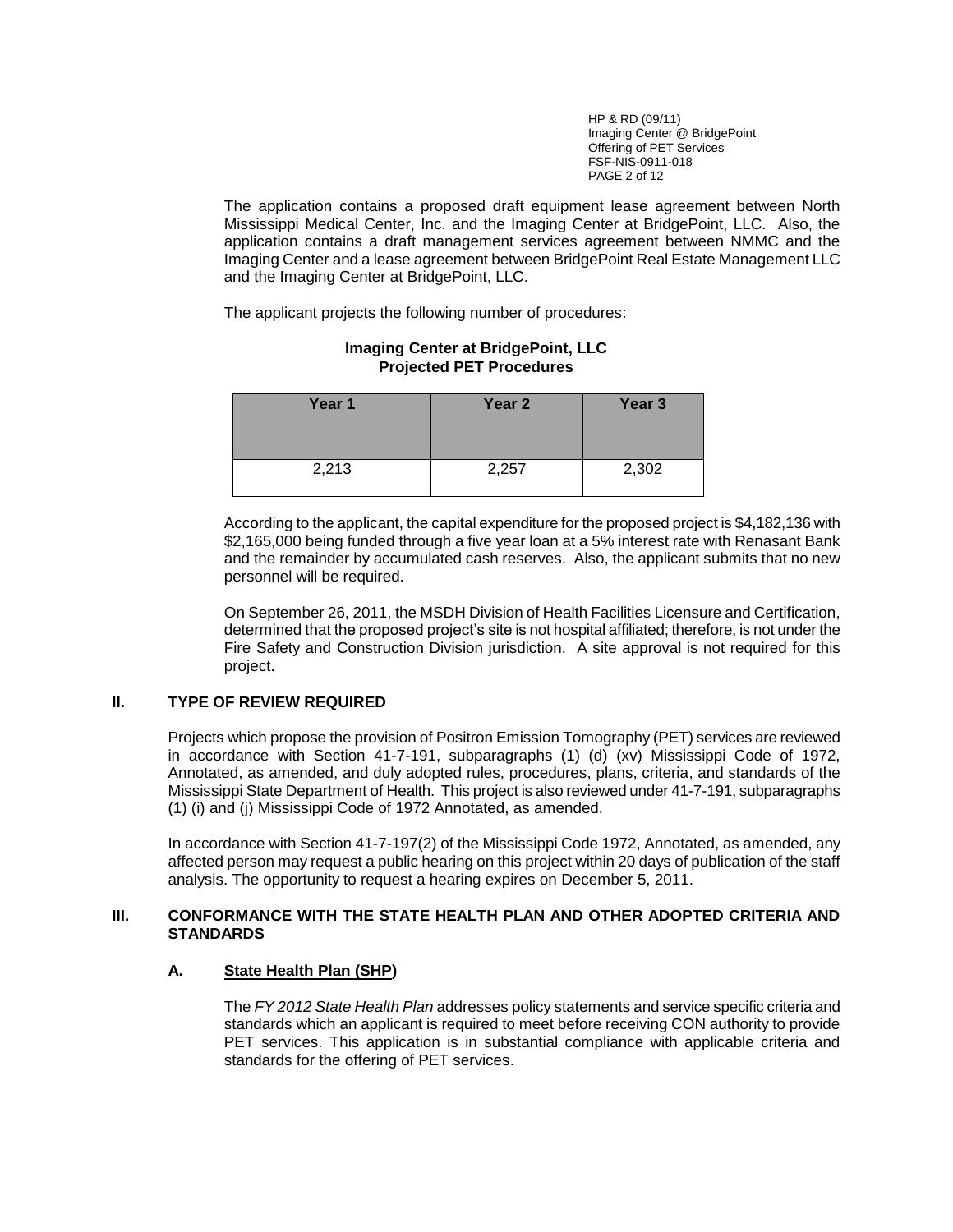HP & RD (09/11) Imaging Center @ BridgePoint Offering of PET Services FSF-NIS-0911-018 PAGE 3 of 12

#### **SHP Policy Statement (PS) Regarding PET**

**PS-2 Indigent/Charity Care**: The applicant states that it will provide a reasonable amount of indigent/charity care.

**PS-5 Access to Supplies**: According to the applicant it will have access to appropriate radiopharmaceuticals through a contractual agreement with Cardinal Health.

**PS-6 Services and Medical Specialties Required**: The applicant states that BridgePoint will operate as an independent diagnostic testing facility (IDTF) and the PET unit will function as a component of the (IDTF). The applicant further states that BridgePoint will have a CT scanner on-site and access to other required diagnostic imaging modalities at NMMC. Additionally, the applicant note that all of the physicians who will be providing services at BridgePoiint are also members of NMMC's medical staff. NMMC has specialists in all of the categories listed for this Policy Statement on its medical staff, and they will be available to care for patients receiving PET services at BridgePoint.

**PS-7 Hours of Operation:** The applicant submits that BridgePoint will operate Monday through Friday from 7:00 a.m. to 5:00 p.m. and will provide emergency services on an as needed basis.

**PS-12 Equipment Registration:** The applicant states that the existing PET is a General Electric Medical System and is currently in use at NMMC's Longtown Medical Park location.

#### **Certificate of Need Criteria and Standards for the Acquisition or Otherwise Control of a Positron Emission Tomography (PET) Scanner and Related Equipment**

#### **SHP Criterion 1a – Need**

According to the Certificate of Need criteria and standards, an entity desiring to acquire or otherwise control the PET scanner must project a minimum of 1,000 clinical procedures per year and must show the methodology used for the projection. Additionally, the applicant shall document a minimum population of 300,000 per PET scanner unit.

According to the applicant, BridgePoint projects that it will perform 2,213 procedures the first year, 2,257 the second year, and 2,302 the third year of operation. These projections, according to BridgePoint, are based on historical utilization data for the PET equipment. Imaging Center at BridgePoint proposes to utilize a PET scanner that has already received CON approval. The scanner is currently operated by North Mississippi Medical Center at its Longtown Medical Park facility. Although the Imaging Center at BridgePoint will be a new provider of PET service, no new equipment will be purchased.

#### **SHP Criterion 2 – Registered Entity**

The Imaging Center at BridgePoint is a registered entity authorized to do business in the state of Mississippi.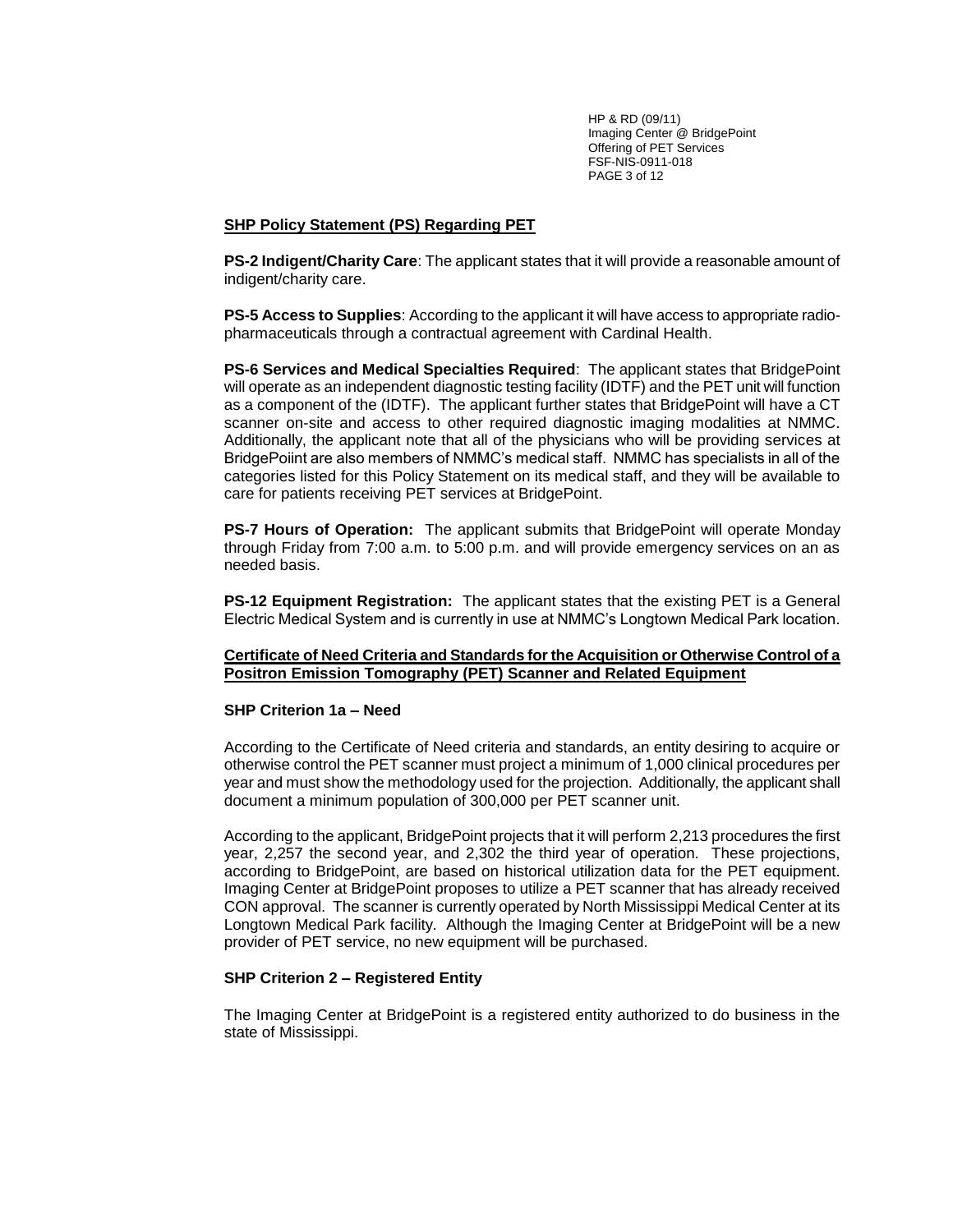HP & RD (09/11) Imaging Center @ BridgePoint Offering of PET Services FSF-NIS-0911-018 PAGE 4 of 12

#### **SHP Criterion 3 – Impact on Existing Providers**

The *FY 2012 State Health Plan* states that the MSDH will approve additional PET units in a service area with existing equipment only when the existing PET scanners in that service area is performing an average of 1,500 procedures per PET unit per year.

As previously stated, The Imaging Center at BridgePoint will not acquire new equipment, but will lease and relocate equipment already CON approved and in service at the NMMC Longtown Medical Park location.

#### **SHP Criterion 4 – Approval from Radiological Health**

The applicant affirmed that it shall obtain approval from the Division of Radiological Health for the proposed site, plans, and equipment before service begins.

#### **SHP Criterion 5 – Assurance**

The applicant affirmed that the data required for this criterion will be kept and made available to the MSDH upon request.

#### **SHP Criterion 7 – CON Approval**

The applicant is requesting CON approval to utilize the PET equipment and offer PET services.

#### **Certificate of Need Criteria and Standards for the Offering of Fixed or Mobile Positron Emission Tomography (PET) Services**

#### **SHP Criterion 1 - Need**

BridgePoint projects 2,213 procedures to be performed the first year of operation, 2,257 procedures the second year, and 2,302 procedures the third year. The applicant submits that these projections are based on historical utilization data for the PET equipment currently utilized at Longtown Medical Park, which will be the same equipment used by BridgePoint, under a lease agreement.

The applicant states that the proposed PET unit is currently being operated by NMMC, located at its Longtown Medical Park location, and is in the same service area (GHSA II) as the proposed BridgePoint site. Therefore, the applicant asserts that the population currently served by NMMC will be the same population served by the Imaging Center at Bridgepoint.

According to the applicant the Imaging Center at BridgePoint is not proposing to add a PET scanner to GHSA II. However, BridgePoint will lease the PET scanner currently located at Longtown Medical Park, 4884 South Eason Boulevard, Tupelo, MS through a joint venture with NMMC.

#### **SHP Criterion 3 – Assurance**

The applicant asserts that its proposed PET service will be offered in a physical environment that conforms to the federal standards, manufacturer's specifications and licensing agencies' requirements as stated.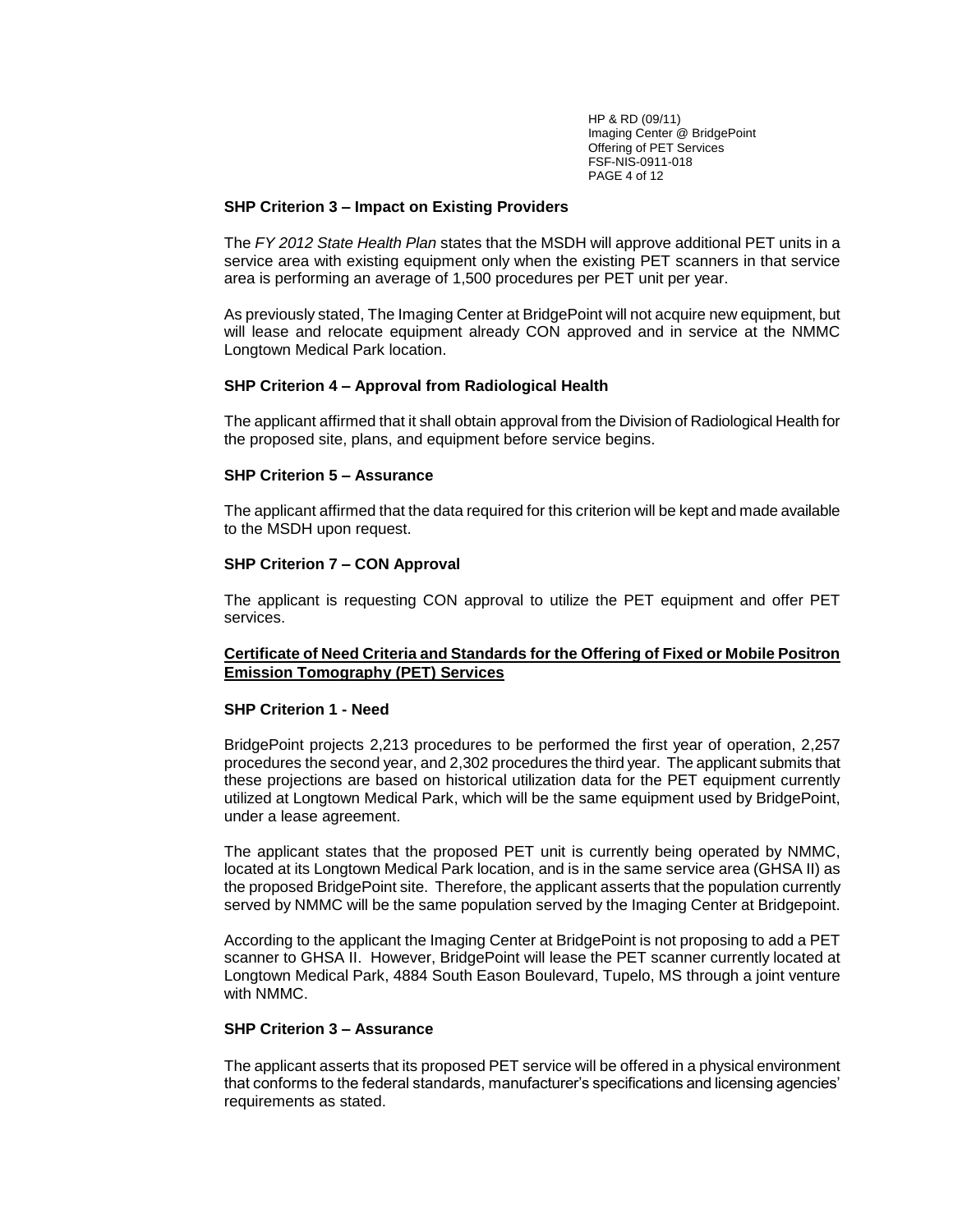HP & RD (09/11) Imaging Center @ BridgePoint Offering of PET Services FSF-NIS-0911-018 PAGE 5 of 12

#### **SHP Criterion 4 – Approval from Radiological Health**

The applicant asserts that BridgePoint will obtain approval from the Division of Radiological Health for the proposed site, plans, and equipment before service begins.

#### **SHP Criterion 5 – Availability of Equipment**

The applicant asserts that BridgePoint will provide access to a supply of cyclotron-produced radiopharmaceuticals from an off-site medical cyclotron and a radiopharmaceutical production facility within a two-hour air transport radius. The applicant further asserts that the radiopharmaceutical will be provided by Cardinal Health in individual patient doses. Also, the applicant states that Cardinal Health will provide these services in a manner similar to what they currently provide for NMMC's PET unit.

#### **SHP Criterion 6 – Staffing Availability**

The applicant states that qualified staff will be available to operate the PET scanner from NMMC's personnel pool and all staff members will meet the requirements of this criterion, as well as the Hospital. Additionally, the applicant states that BridgePoint will utilize the same staff that is currently operating the PET at Longtown Medical Park.

#### **SHP Criterion 7 – Medical Emergencies**

The applicant submits that in the event that a medical emergency arise, the Hematology and Oncology physicians who will utilize the imaging center's equipment will be located next door to the imaging center and will be available to immediately respond to any emergencies that may arise at BridgePoint. The applicant further submits that NMMC is located approximately 0.3 miles from BridgePoint and may call 911 to have a patient transported to NMMC for treatment.

#### **SHP Criterion 8 – Referral System**

The applicant affirms that Bridgepoint will accept appropriate referrals from all local providers and that the patient will be accommodated to the extent possible by extending hours of service, as appropriate, and by prioritizing patients according to standards of need and appropriateness rather than source of referral.

#### **SHP Criterion 9 – Established Protocols**

The applicant affirms that protocols will be established to assure that all clinical PET procedures performed are medically necessary and not more appropriately performed by other, less expensive, established modalities.

#### **SHP Criterion 10 – Maintenance of PET Procedures**

The applicant affirms that they will maintain a current listing of appropriate PET procedures for use by referring physicians.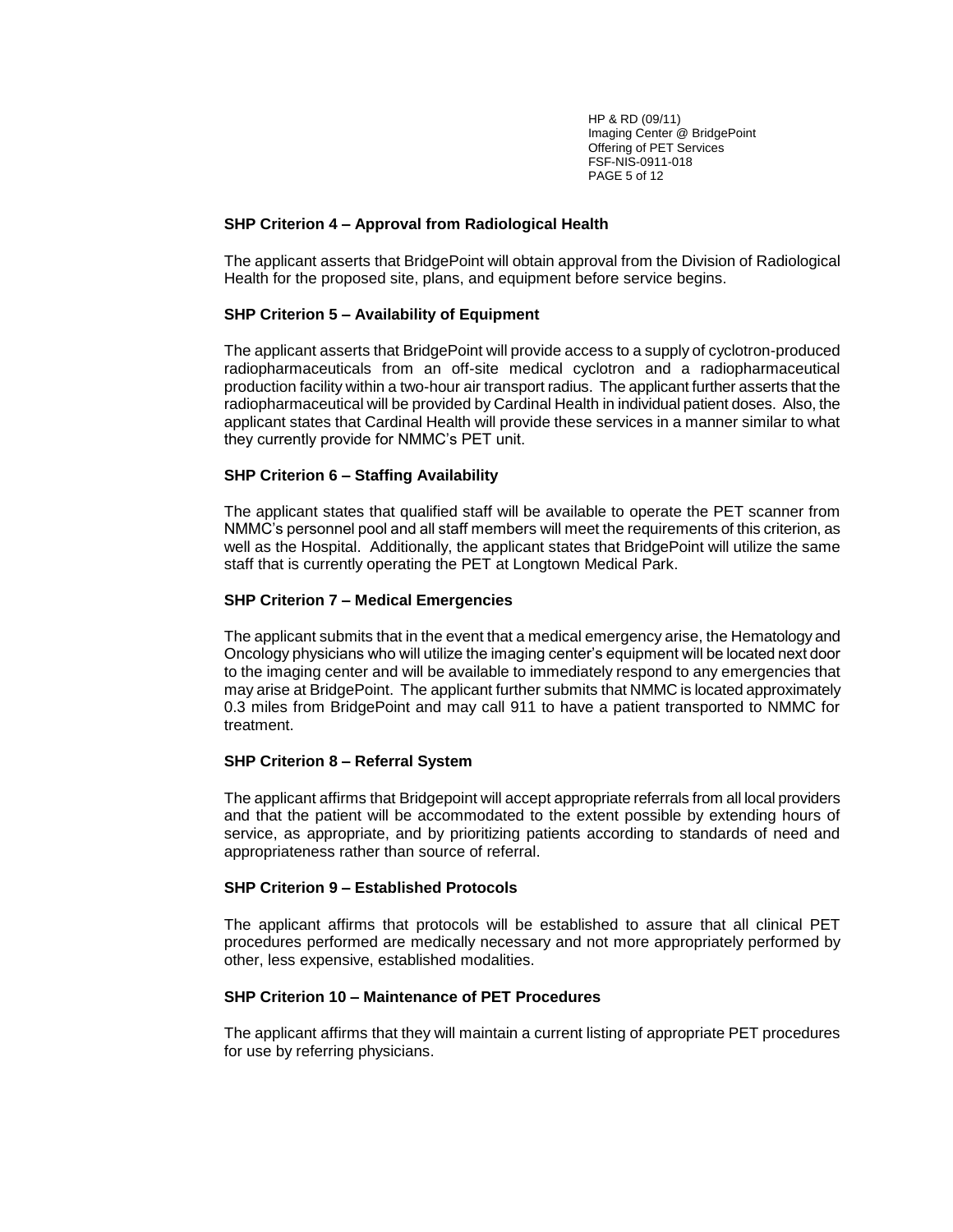HP & RD (09/11) Imaging Center @ BridgePoint Offering of PET Services FSF-NIS-0911-018 PAGE 6 of 12

#### **SHP Criterion 11 – Maintenance of Required Data**

The applicant affirms that BridgePoint shall maintain the data required by this criterion and shall make the same available to the Mississippi State Department of Health upon request.

# **SHP Criterion 12 – CON Exemption/Approval**

The Imaging Center at BridgePoint is requesting CON authority through the Mississippi State Department of Health to offer PET services utilizing a PET scanner currently owned by NMMC, but located at its Longtown Medical Park facility, on a full-time basis. BridgePoint will lease the PET scanner through an operating lease agreement.

# **B. General Review (GR) Criteria**

Chapter 8 of the *Mississippi Certificate of Need Review Manual;* revised September 1, 2011; addresses general criteria by which all CON applications are reviewed. This application is in substantial compliance with general review criteria.

# **GR Criterion 1 – State Health Plan**

The application was reviewed for compliance with the *FY 2012 State Health Plan* as previously discussed.

# **GR Criterion 2 - Long Range Plan**

According to the applicant, NMJV and Hematology & Oncology share a long range goal of improving patient convenience and access to care by coming together to form BridgePoint, a joint venture imaging center. The applicant believes that its proposed location next to the physicians at Hematology & Oncology who utilizes the PET scanner frequently is the best way to increase patient convenience with respect to the provision of imaging services.

The applicant states that the proposed project is the culmination of two years of planning between the joint venture participants regarding how to best provide imaging services to the largest population of patients who require such services in the northeast Mississippi area.

# **GR Criterion 3 - Availability of Alternatives**

The applicant does not believe there is any other alternative to this project other than to do nothing. The applicant contends that the project will eliminate the need for patients to drive to a separate location in order to receive imaging services, thus improving quality of care by providing those services, particularly PET services, closer to the bases of patients who use them frequently.

# **GR Criterion 4 - Economic Viability**

According to the applicant's three-year projections, the proposed project's net gain will be \$2,131,658 the first year of operation, \$2,444,212 the second year, and \$2,781,627 for the third year of operation.

a. **Proposed Charge**: The applicant projects charges of \$6,159; \$6,467; and \$6,790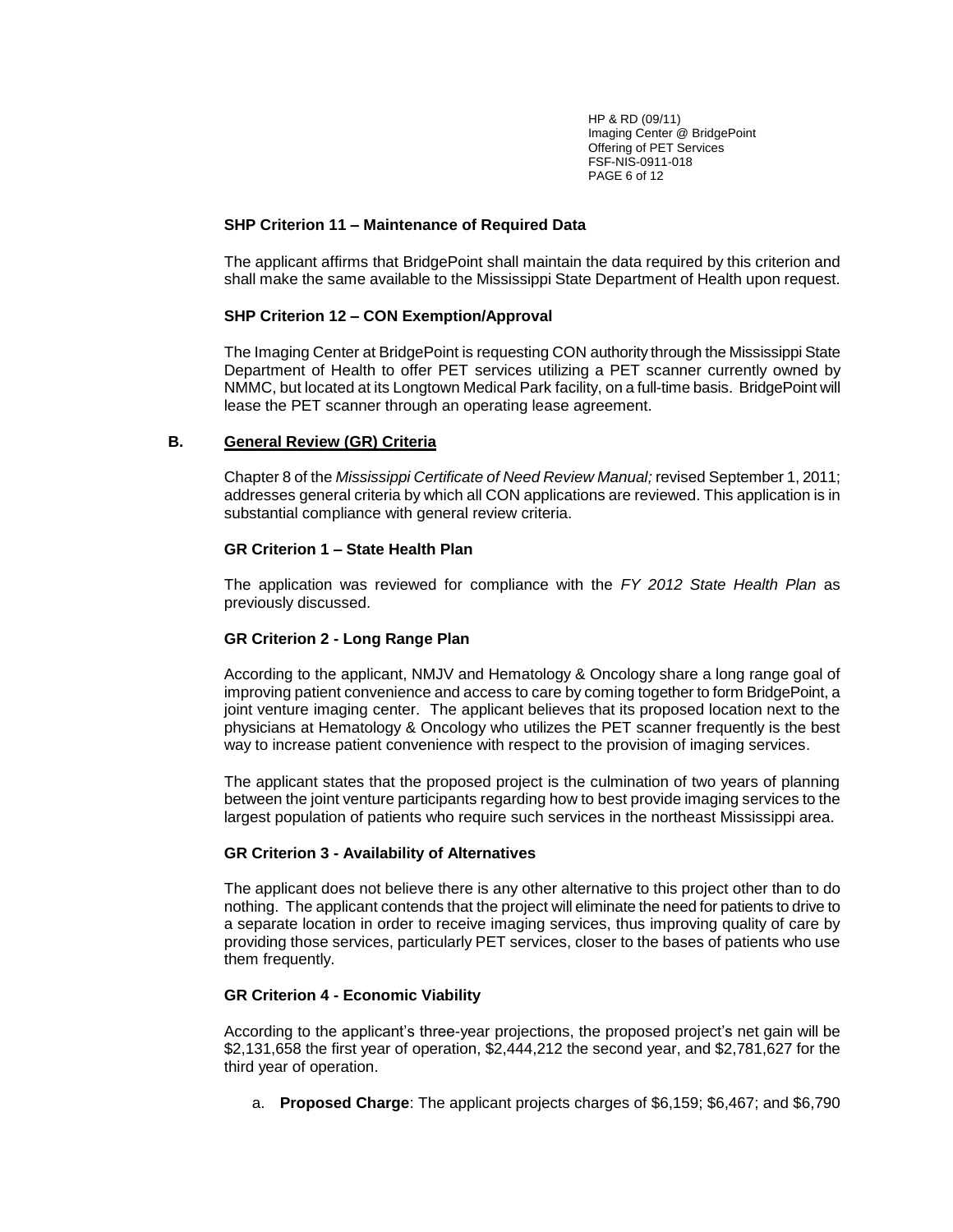HP & RD (09/11) Imaging Center @ BridgePoint Offering of PET Services FSF-NIS-0911-018 PAGE 7 of 12

per PET procedures for the first, second, and third years of operation for the proposed project, respectively. The applicant projects costs of \$945 for the first year, \$959 for the second, and \$974 for the third year of operation.

- b. **Projected Levels of Utilization**: The applicant anticipates the following number of PET procedures will be performed during the first, second, and third years of operation: 6,223; 6,347; and 6,474 scans, respectively. The application contains six affidavits from physicians of North Mississippi Hematology & Oncology Associates, Ltd,. attesting to the average number of procedures referred to NMMC for PET scans and an estimated number of procedures that will be referred during BridgePoint's first year of operation.
- c. **Project's Financial Feasibility Study**: The application contains a statement from NMMC's Chief Financial Officer asserting that the imaging center is capable of undertaking the financial obligation of the proposed project.

#### **GR Criterion 5 - Need for the Project**

- a. **Access by Population Served**: The applicant states that all residents of northeast Mississippi will continue to have access to the PET services offered at BridgePoint. The applicant further states that BridgePoint is accessible to all residents of the service area, including low income persons, racial and ethnic minorities, women, handicapped persons and other underserved groups, and the elderly.
- b. **Relocation of Services**: This application seeks to establish PET services approximately 0.7 miles from where the PET unit is currently located. The proposed PET services will be implemented by an operating lease agreement between the applicant and NMMC.
- c. **Probable Effect on Existing Facilities in the Area**: The applicant states that there will be no adverse impact to the existing health care system in General Hospital Service Area 2 as a result of the proposed project. BridgePoint is not proposing to add an additional PET unit to the service area. As stated, they will lease the PET unit that is currently operating in the service area.

The applicant further states that there is only one other PET unit in the Tupelo area which has not been operational for the most recent twelve months, according to the *2012 State Health Plan* data.

d. **Community Reaction**: The application contains five (5) letters of support for the proposed project.

#### **GR Criterion 6 - Access to the Facility or Service**

According to the applicant, all residents of GHSA 2, including Medicaid recipients, charity/medically indigent patients, racial and ethnic minorities, women, handicapped persons, and the elderly, will have access to the services of the facility.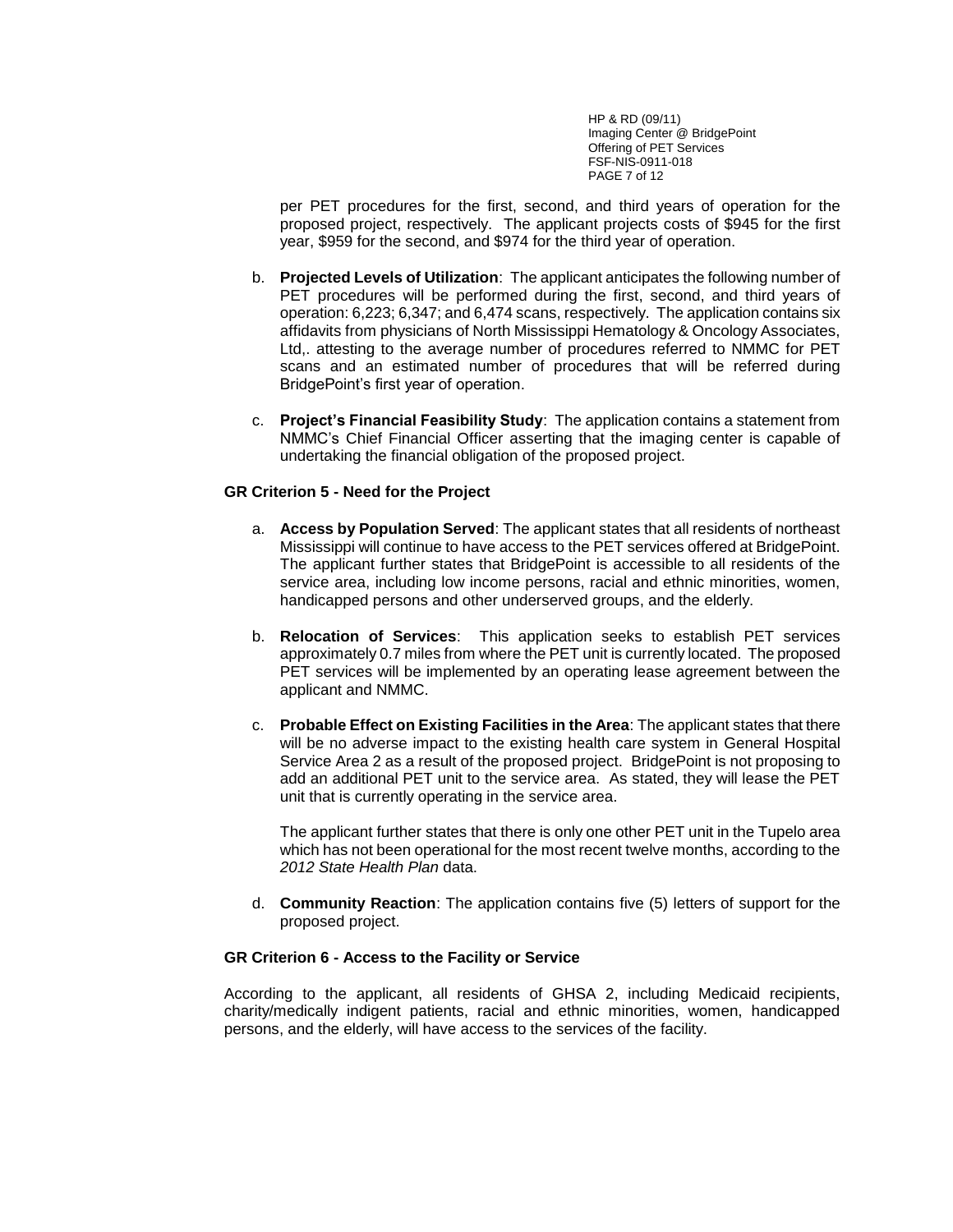HP & RD (09/11) Imaging Center @ BridgePoint Offering of PET Services FSF-NIS-0911-018 PAGE 8 of 12

The following table shows the projected gross patient revenue percentage and actual dollar amount of health care provided to medically indigent patients for the first two years upon completion of the proposed project:

| <b>Projected Year</b> | <b>Gross Patient Revenue</b> | <b>Gross Patient Revenue</b> |
|-----------------------|------------------------------|------------------------------|
|                       | (%)                          |                              |
|                       | 5.42%                        | \$1.095.154                  |
|                       | 5.51%                        | \$1.169.006                  |

#### **GR Criterion 7 - Information Requirement**

The applicant affirms that it will record and maintain the requested information required by this criterion and make it available to the Mississippi State Department of Health within 15 days of request.

#### **GR Criterion 8 - Relationship to Existing Health Care System**

The Imaging Center at BridgePoint is located in General Hospital Service Area 2. According to the *FY 2012 State Health Plan*, in FY 2010, GHSA 2 had two mobile PET providers and one fixed who performed a total of 2,662 PET procedures. Additionally, one of the units appears to be no longer operational and the other unit is located in Corinth, approximately 50 miles from Tupelo. In 2011, Cardiology Associates of North MS was CON approved to provide Cardiac/PET services only, utilizing a fixed unit; therefore, it should not be affected by the proposed project. Thus, there are no existing comparable services in the service area currently serviced by NMMC's PET scanner.

The applicant states that BridgePoint is not proposing to provide new or expanded PET services. However, they believe that relocating the existing PET scanner to BridgePoint will have a significant positive impact on patient convenience and access to care. As a result, the applicant does not believe there will be an adverse impact on other providers of PET services in Tupelo, Mississippi.

The applicant further states that the vast majority of patients who require PET services are patients of Hematology & Oncology. Thus, by locating the PET unit at BridgePoint, which is immediately adjacent to Hematology & Oncology's clinic, patient convenience and access to care will be improved for the majority of the patients who require PET and other imaging services.

Staff contends that this project should not have an adverse affect on existing providers in GHSA 2.

#### **GR Criterion 9 - Availability of Resources**

The applicant states that qualified staff will be available to operate the PET equipment from NMMC's personnel pool. Additionally, all staff will meet the required qualifications set by NMMC and the Mississippi State Department of Radiological Health.

The applicant asserts that BridgePoint will utilize the same staff that is currently operating the PET at NMMC; thus, no new personnel are required as a result of the proposed project.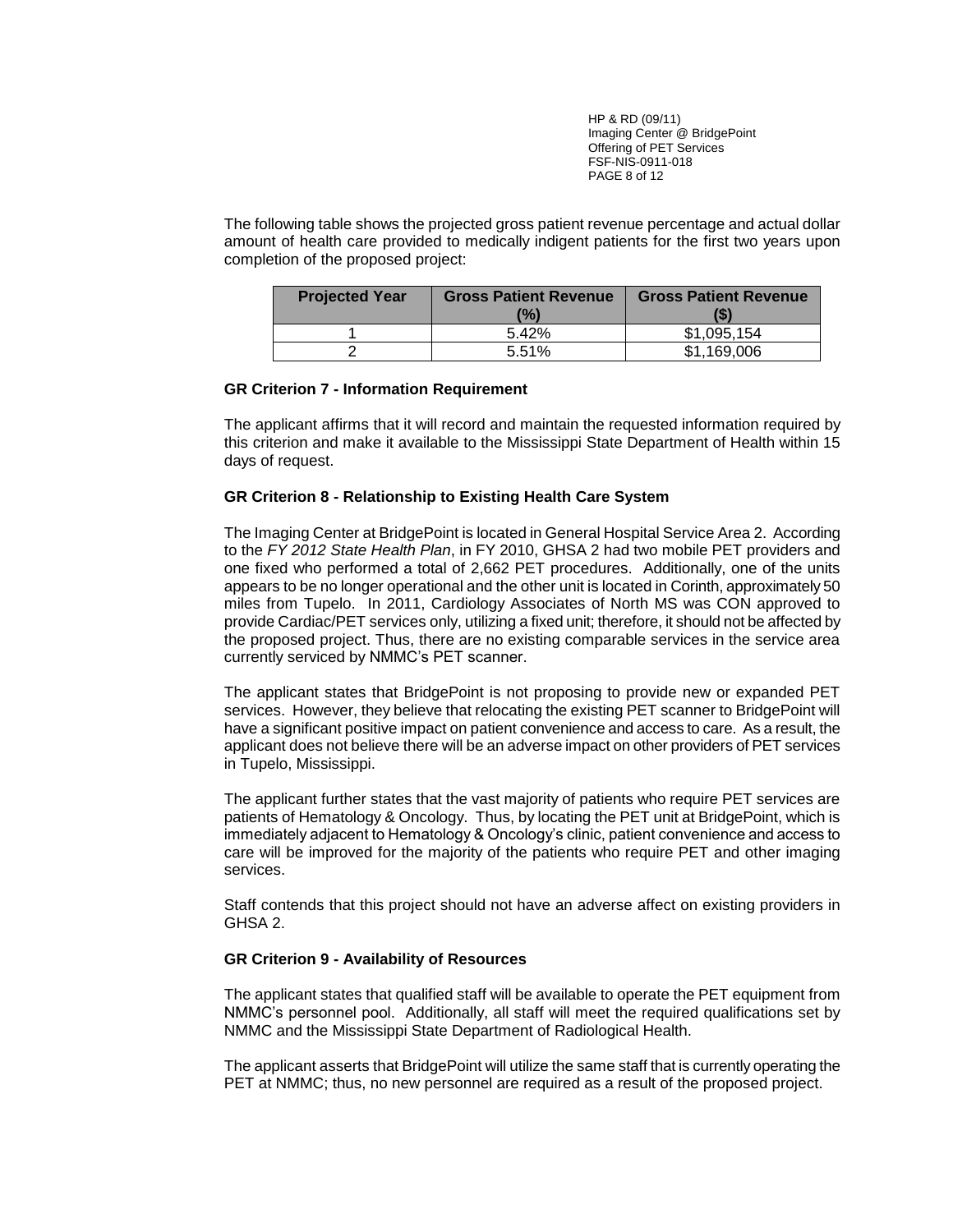HP & RD (09/11) Imaging Center @ BridgePoint Offering of PET Services FSF-NIS-0911-018 PAGE 9 of 12

# **IV. FINANCIAL FEASIBILITY**

# **A. Capital Expenditure Summary**

#### The total estimated capital expenditure is allocated as follows:

| <b>Cost Item</b>                           | <b>Projected Cost</b> | % of Total  |
|--------------------------------------------|-----------------------|-------------|
| <b>Construction Cost - New</b>             |                       | 0.00%       |
| <b>Construction Cost - Renovation</b>      | \$2,381,014           | 56.00%      |
| Capital Improvements                       |                       | 0.00%       |
| <b>Total Fixed Equipment Cost</b>          | 1,047,000             | 25.00%      |
| <b>Total Non-Fixed Equipment Cost</b>      | 15.000                | 1.00%       |
| <b>Land Cost</b>                           |                       | $0.00\%$    |
| Site Prep Cost                             |                       | $0.00\%$    |
| Fees - architectural, engineering, etc.    | 334.000               | 8.00%       |
| Fees - legal and accounting                |                       | 0.00%       |
| <b>Contingency Reserve</b>                 | 357,122               | 9.00%       |
| Other (furnishings)                        | 48,000                | 1.00%       |
| <b>Total Proposed Capital Expenditures</b> | \$4.182.136           | <b>100%</b> |

The above capital expenditure is proposed for the renovation cost of the entire project to accommodate the PET scanner in the Imaging Center at BridgePoint. The entire project involves approximately 17,000 square feet of space at an estimated cost of \$246.00 per square foot; however, the PET portion consists of about 9,000 square feet of space at an estimated cost of \$81.69 per square feet (See Attachment 1).

The Means Construction Cost Data, 2011, does not compare costs of renovation projects.

# **B. Method of Financing**

The applicant proposes to finance the project through a loan with Renasant Bank for a maximum amount of \$2,165,000 at a five year fixed rate of 4.65% interest or adjustable monthly at New York Prime with 4.00% and 5.75% cap for five years and the remaining balance will be financed through the applicant's cash reserves. The applicant provided financial statements documenting the ability to fund the project.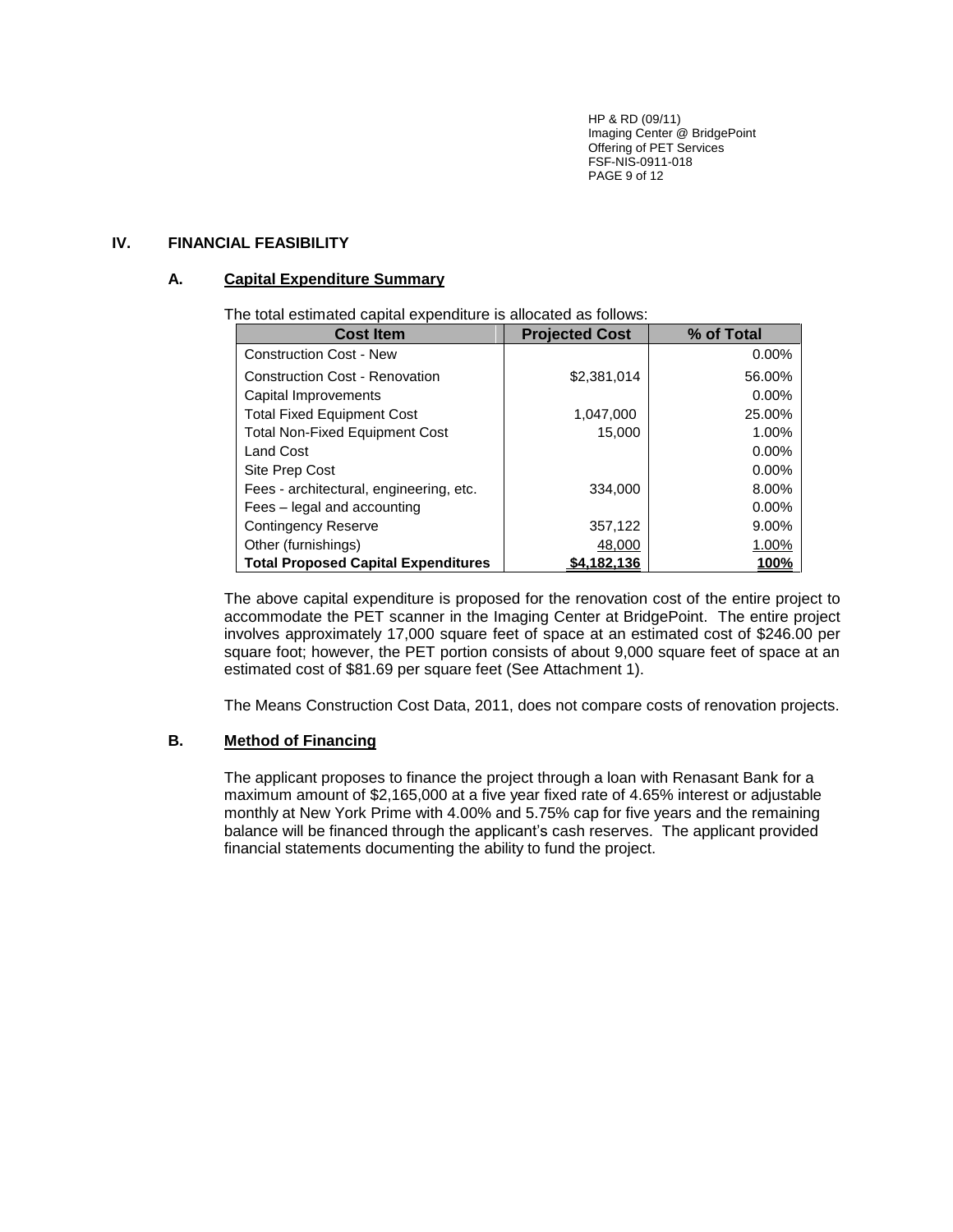HP & RD (09/11) Imaging Center @ BridgePoint Offering of PET Services FSF-NIS-0911-018 PAGE 10 of 12

# **C. Effect on Operating Cost**

Imaging Center at BridgePoint, LLC projects the following expenses, revenues, and utilization for the first three years of operation for the PET service:

|                                    | Year I           | rince Tear Frejected Operating Glatement (Freject Only)<br>Year <sub>2</sub> | Year <sub>3</sub> |
|------------------------------------|------------------|------------------------------------------------------------------------------|-------------------|
| Revenue                            |                  |                                                                              |                   |
| Patient Revenue:                   |                  |                                                                              |                   |
| Inpatient                          |                  |                                                                              |                   |
| Outpatient                         | 13,629,867       | 14,597,588                                                                   | 15,634,016        |
| <b>Total Gross Patient Revenue</b> | \$<br>13,629,867 | \$14,597,588                                                                 | \$15,634,016      |
|                                    |                  |                                                                              |                   |
| <b>Charity Care</b>                |                  |                                                                              |                   |
| Deductions                         | 8,758,199        | 9,380,031                                                                    | 10,046,013        |
| <b>Deductions from Revenue</b>     | \$8,758,199      | \$9,380,031                                                                  | \$10,046,013      |
|                                    |                  |                                                                              |                   |
| <b>Net Patient Revenue</b>         | \$4,871,668      | \$5,217,556                                                                  | \$5,588,003       |
| <b>Other Operating Revenue</b>     |                  |                                                                              |                   |
| <b>Total Operating Revenue</b>     | \$4,871,668      | \$5,217,556                                                                  | \$5,588,003       |
|                                    |                  |                                                                              |                   |
| <b>Expenses</b>                    |                  |                                                                              |                   |
| Salaries***                        | \$145,600        | \$149,386                                                                    | \$153,270         |
| <b>Benefits</b>                    | 58,240           | 59,754                                                                       | 61,308            |
| <b>Supplies</b>                    | 553,250          | 569,848                                                                      | 586,943           |
| Services                           | 311,422          | 320,765                                                                      | 330,388           |
| Lease                              | 407,484          | 407,484                                                                      | 407,484           |
| Depreciation                       | 3,790            | 3,790                                                                        | 3,790             |
| Interest                           | 948              | 923                                                                          | 898               |
| Other                              | 609,741          | 653,033                                                                      | 699,398           |
| <b>Total Expenses</b>              | \$2.090.475      | \$2,164,982                                                                  | \$2,243,478       |
|                                    |                  |                                                                              |                   |
| <b>Net Income (Loss)</b>           | \$2,781,193      | \$3,052,575                                                                  | \$3,344,525       |
|                                    |                  |                                                                              |                   |
| Utilization                        |                  |                                                                              |                   |
| <b>Inpatient Day</b>               |                  |                                                                              |                   |
| <b>Outpatient Day</b>              |                  |                                                                              |                   |
| Procedures                         | 2,213            | 2,257                                                                        | 2,302             |
| Charge Per Procedure               | \$6,159          | \$6,467                                                                      | \$6,790           |
| <b>Cost Per Procedure</b>          | \$945            | \$959                                                                        | \$974             |

|  |  | Three-Year Projected Operating Statement (Project Only) |
|--|--|---------------------------------------------------------|
|  |  |                                                         |

# **D. Cost to Medicaid/Medicare**

| <b>Patient</b><br><b>Mix</b><br>bv<br><b>Type Payer</b> | <b>Utilization</b><br>Percentage | <b>First Year Revenue</b> |
|---------------------------------------------------------|----------------------------------|---------------------------|
| Medicaid                                                | 9%                               | \$1,237,959               |
| Medicare                                                | 59%                              | \$8,037,495               |
| Commercial                                              | 21%                              | \$2,857,776               |
| Self Pay                                                | 5%                               | \$677,490                 |
| Other                                                   | 6%                               | \$819,147                 |
| Total                                                   | 100%                             | \$13.629.867              |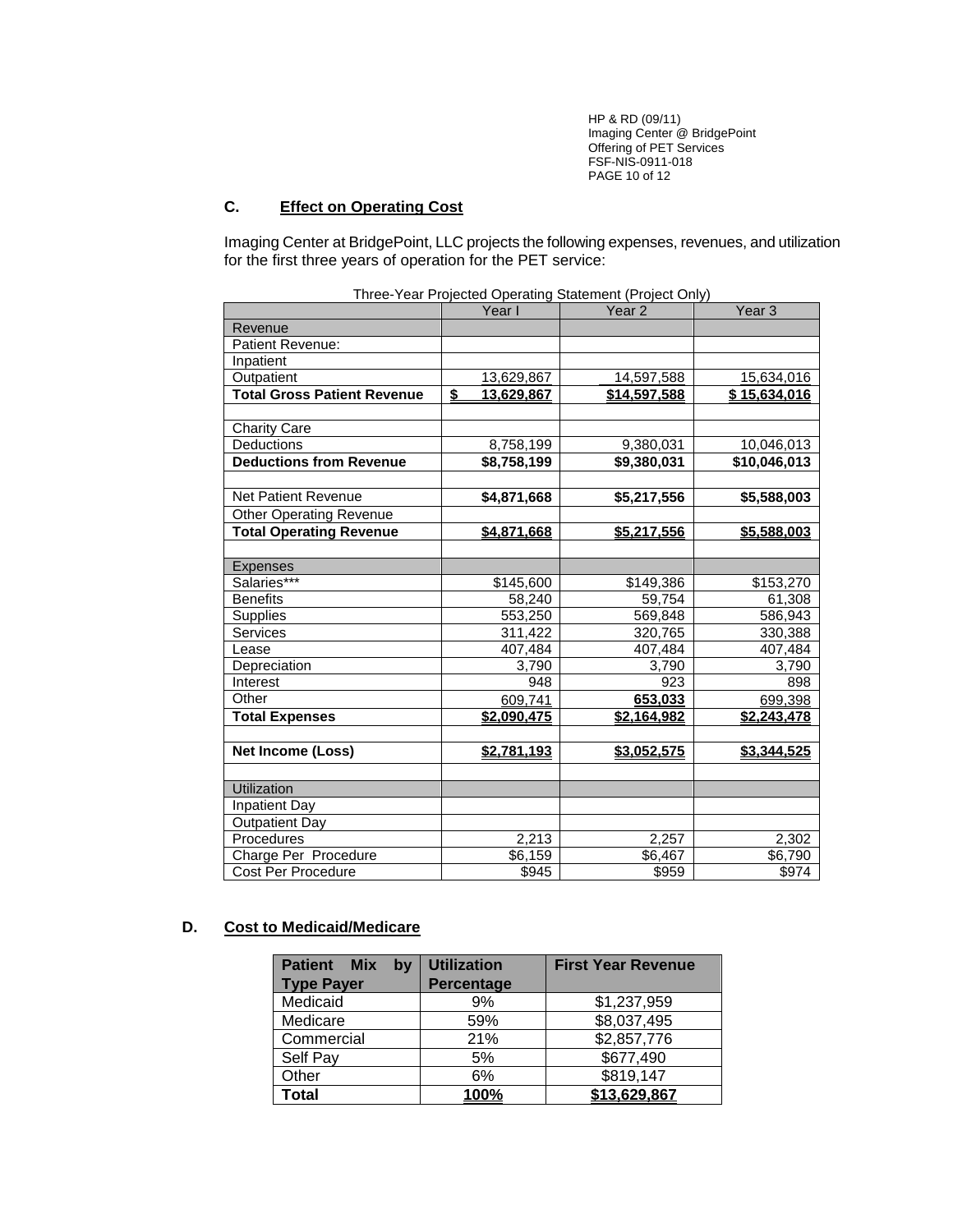HP & RD (09/11) Imaging Center @ BridgePoint Offering of PET Services FSF-NIS-0911-018 PAGE 11 of 12

# **V. RECOMMENDATIONS OF OTHER AFFECTED AGENCIES**

The Division of Medicaid was provided a copy of this application for comment; however, no comments were received.

#### **VI. CONCLUSION AND RECOMMENDATION**

The project is in substantial compliance with the criteria and standards for the offering of Positron Emission Tomography services as contained in the FY 2012 *Mississippi State Health Plan*; the Mississippi Certificate of Need Review Manual, revised September 1, 2011; and all adopted rules, procedures, and plans of the Mississippi State Department of Health.

The Division of Health Planning and Resource Development recommends approval of the application submitted by North Mississippi Medical Center for the offering of PET services at the Imaging Center at BridgePoint.